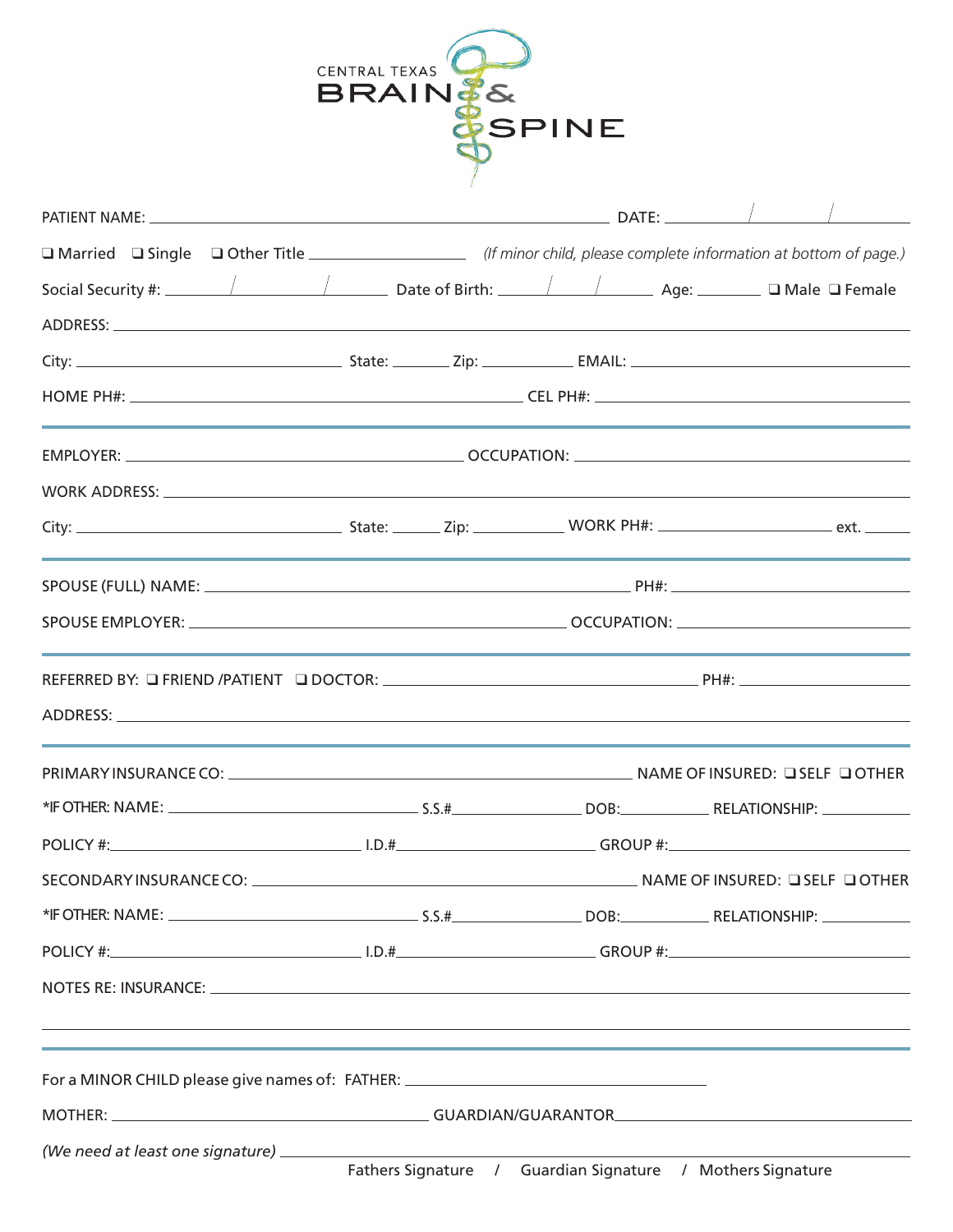

# **Carl Lauryssen, M.D.**

Please DO NOT LEAVE ANY SECTIONS BLANK. I need this information to provide you with the most complete and thorough care possible. Every line is important and crucial. Thank you in advance for your attention to detail. *Dr. Lauryssen*

### NEW PATIENT QUESTIONNAIRE

|              | Date: $\_\_$                                                                                              |                                              |  |  |  |
|--------------|-----------------------------------------------------------------------------------------------------------|----------------------------------------------|--|--|--|
|              |                                                                                                           |                                              |  |  |  |
|              |                                                                                                           |                                              |  |  |  |
|              |                                                                                                           |                                              |  |  |  |
|              |                                                                                                           |                                              |  |  |  |
|              | □ Worker's Comp □ Student                                                                                 |                                              |  |  |  |
|              | Who referred you to our office? □ Friend □ Doctor/Chiropractor/PT/Internist                               |                                              |  |  |  |
|              | What is the main reason for your visit? $\Box$ Back pain $\Box$ Leg pain $\Box$ Neck pain $\Box$ Arm pain |                                              |  |  |  |
|              | When did your pain begin? ________Years ___________Months __________Weeks __________Days ago              |                                              |  |  |  |
|              | What are your Symptoms? (Ex: Pain, Weakness, Numbness) Please describe here:                              |                                              |  |  |  |
|              |                                                                                                           |                                              |  |  |  |
|              |                                                                                                           |                                              |  |  |  |
|              |                                                                                                           |                                              |  |  |  |
|              |                                                                                                           |                                              |  |  |  |
|              | Have you had prior Spinal Surgery:                                                                        |                                              |  |  |  |
| $\square$ No |                                                                                                           |                                              |  |  |  |
|              |                                                                                                           | Do not leave this blank (Please Approximate) |  |  |  |
|              |                                                                                                           |                                              |  |  |  |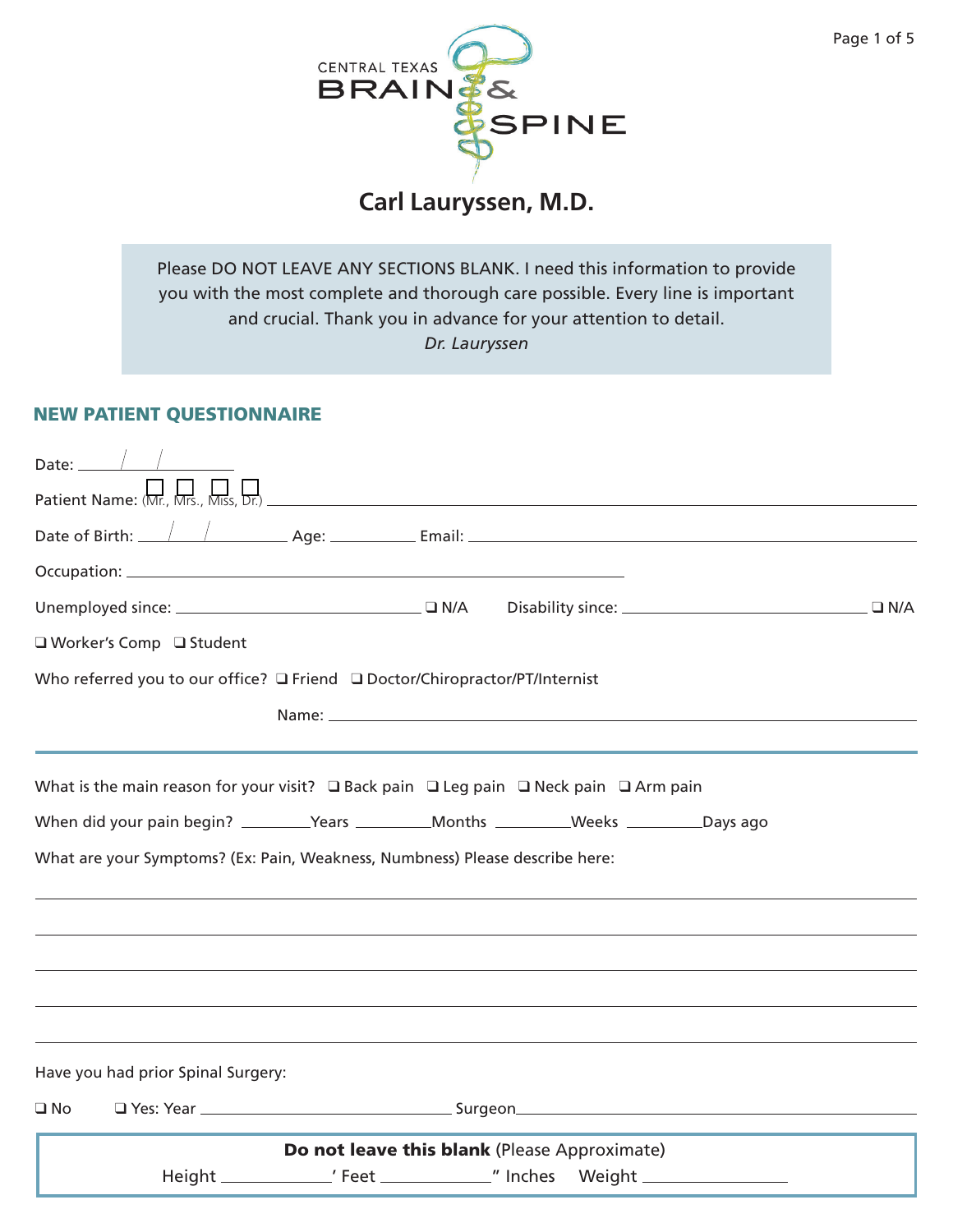

Use this Legend to fill in the areas in the diagram to the right Numbness --------- Stabbing /////////////// Pins & Needles Burning XXXXXXX Aching Shooting  $\land \land \land \land \land \land$ \*\*\*\*\*\* ++++++







#### Which fingers/toes does the pain radiate into?

Circle or draw on hands/feet provided here. If no finger or toe pain or numbness leave image blank.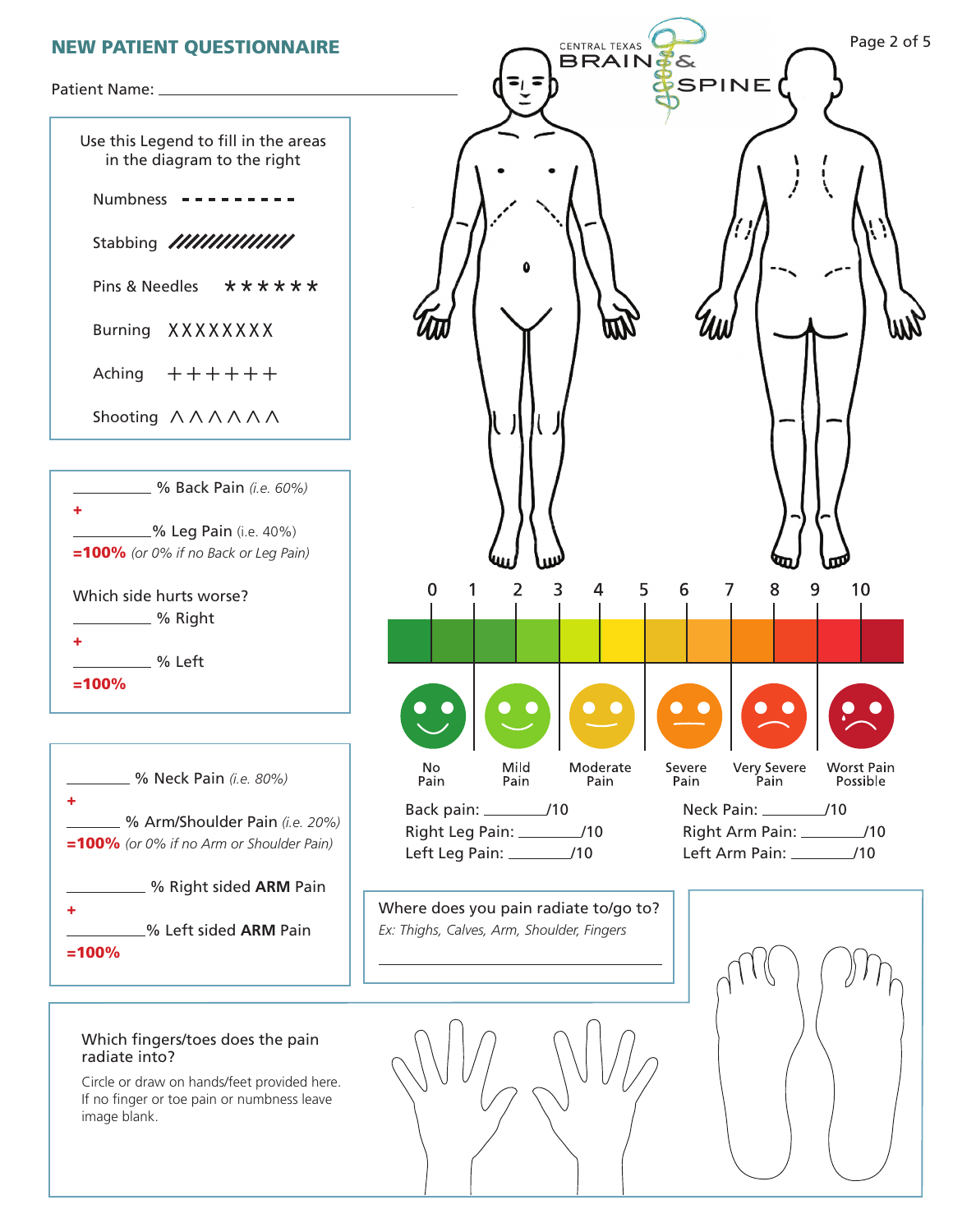

| $\Box$ Balance<br>$\Box$ Weakness<br>$\Box$ Handwriting<br>□ Grip Strength              | Have you noticed difficulty with? (Check all that apply)<br>$\Box$ Dropping items<br>$\Box$ Buttoning your shirt<br>$\Box$ Opening Jars<br>$\Box$ Picking up coins | $\Box$ Pain with Flexion/Bending forward<br>$\Box$ Sleeping<br>□ Pain with Extension/Bending backwards<br>$\Box$ Pain with twisting<br>$\Box$ Getting out of a chair<br>$\Box$ Waking up because of pain<br>$\Box$ Getting up out of bed |  |  |  |  |  |
|-----------------------------------------------------------------------------------------|--------------------------------------------------------------------------------------------------------------------------------------------------------------------|------------------------------------------------------------------------------------------------------------------------------------------------------------------------------------------------------------------------------------------|--|--|--|--|--|
|                                                                                         |                                                                                                                                                                    |                                                                                                                                                                                                                                          |  |  |  |  |  |
|                                                                                         |                                                                                                                                                                    |                                                                                                                                                                                                                                          |  |  |  |  |  |
|                                                                                         |                                                                                                                                                                    | Number of Epidural Steroid Injections: _________ In past year _________ In past 2 years                                                                                                                                                  |  |  |  |  |  |
| $\mathcal{L}^{\text{max}}_{\text{max}}$ , where $\mathcal{L}^{\text{max}}_{\text{max}}$ |                                                                                                                                                                    | Number of Selective Nerve root blocks/Injections: ________ In past year ________ In past 2 years                                                                                                                                         |  |  |  |  |  |
|                                                                                         |                                                                                                                                                                    | Number of Facet Joint Injections: _______ In past year _______ In past 2 years                                                                                                                                                           |  |  |  |  |  |
|                                                                                         |                                                                                                                                                                    | _________ Number of Trigger Point Injections: _________ In past year __________ In past 2 years                                                                                                                                          |  |  |  |  |  |
|                                                                                         |                                                                                                                                                                    | My most recent injection was _______ (date) and gave me _______ (days/months/years) of relief.                                                                                                                                           |  |  |  |  |  |
|                                                                                         |                                                                                                                                                                    |                                                                                                                                                                                                                                          |  |  |  |  |  |
|                                                                                         |                                                                                                                                                                    |                                                                                                                                                                                                                                          |  |  |  |  |  |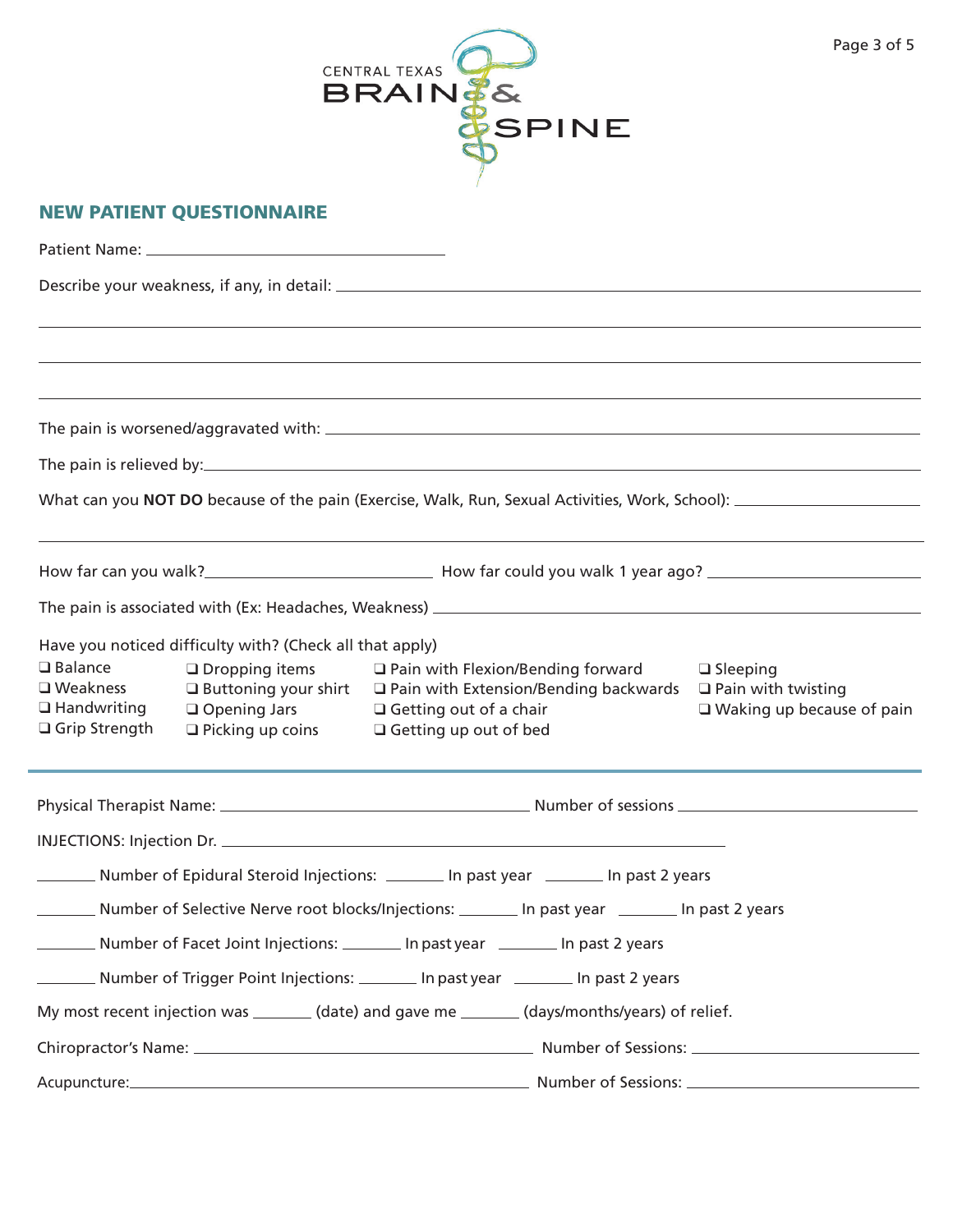|                                                                                                                                                                                                  |                                                                  | CENTRAL TEXAS<br><b>BRAINES</b> |                                                           |                                                                        | Page 4 of 5                                                         |
|--------------------------------------------------------------------------------------------------------------------------------------------------------------------------------------------------|------------------------------------------------------------------|---------------------------------|-----------------------------------------------------------|------------------------------------------------------------------------|---------------------------------------------------------------------|
| <b>NEW PATIENT QUESTIONNAIRE</b>                                                                                                                                                                 |                                                                  |                                 | <b>SPINE</b>                                              |                                                                        |                                                                     |
|                                                                                                                                                                                                  |                                                                  |                                 |                                                           |                                                                        |                                                                     |
| Is this related to an injury? $\Box$ Yes $\Box$ No $\Box$ Possibly                                                                                                                               |                                                                  |                                 |                                                           |                                                                        |                                                                     |
|                                                                                                                                                                                                  |                                                                  |                                 |                                                           |                                                                        |                                                                     |
|                                                                                                                                                                                                  |                                                                  |                                 |                                                           |                                                                        |                                                                     |
| Vehicular accident (Use this space to describe the accident)                                                                                                                                     |                                                                  |                                 | $\square$ Rear end<br>$\Box$ Head on<br>$\Box$ Side swipe | $\Box$ Hit from the:<br>$\square$ passenger side<br>$\Box$ driver side | $\square$ Seatbelt/Restrained<br>□ Airbag deployed<br>□ Car totaled |
|                                                                                                                                                                                                  | <u> 1989 - Johann Stoff, amerikansk politiker (d. 1989)</u>      |                                 |                                                           |                                                                        | Speed of Car which caused accident: _________________ /mph          |
|                                                                                                                                                                                                  | <u> 1980 - Andrea Stadt Britain, amerikansk politik (* 1950)</u> |                                 |                                                           |                                                                        |                                                                     |
| Which of the following diagnostic tests have you done?<br>$\Box$ None                                                                                                                            |                                                                  |                                 |                                                           |                                                                        |                                                                     |
|                                                                                                                                                                                                  |                                                                  |                                 |                                                           |                                                                        |                                                                     |
|                                                                                                                                                                                                  |                                                                  |                                 |                                                           | □ Bone Scan - Date: <u>2000 - 2000 - 2000</u>                          |                                                                     |
|                                                                                                                                                                                                  |                                                                  |                                 |                                                           |                                                                        |                                                                     |
| PAST MEDICAL HISTORY - Please list ANY and ALL reasons for which you have EVER seen a doctor.<br>If not listed here, please write in. Thank you.<br>□ None → □ Bleeding → □ Thyroid → □ Prostate |                                                                  |                                 |                                                           |                                                                        |                                                                     |
| High Blood Pressure                                                                                                                                                                              | □ Blood Clots                                                    | $\Box$ IBD                      |                                                           | Lung Emphysema/COPD                                                    |                                                                     |
| $\Box$ Ulcers                                                                                                                                                                                    | $\square$ Diabetes                                               | □ High Cholesterol              | $\Box$ Reflux                                             |                                                                        |                                                                     |
| $\Box$ Stroke                                                                                                                                                                                    | $\Box$ Heart Attack                                              | $\Box$ Sickle Cell              |                                                           |                                                                        |                                                                     |
|                                                                                                                                                                                                  |                                                                  |                                 |                                                           |                                                                        | Treated with: $\square$ Surgery $\square$ Radiation $\square$ Chemo |
|                                                                                                                                                                                                  |                                                                  |                                 |                                                           |                                                                        |                                                                     |
|                                                                                                                                                                                                  |                                                                  |                                 |                                                           |                                                                        |                                                                     |
| <b>PAST SURGICAL HISTORY</b> (List ANY and EVERY surgery you have EVER had including the date.)                                                                                                  |                                                                  |                                 |                                                           |                                                                        |                                                                     |
| □ Difficulty with Intubation (Date: <u></u>                                                                                                                                                      |                                                                  |                                 |                                                           |                                                                        |                                                                     |
|                                                                                                                                                                                                  |                                                                  |                                 |                                                           |                                                                        |                                                                     |
|                                                                                                                                                                                                  |                                                                  |                                 |                                                           |                                                                        |                                                                     |
|                                                                                                                                                                                                  |                                                                  |                                 |                                                           |                                                                        |                                                                     |
| $\Box$ C Section (Date: $\Box$                                                                                                                                                                   |                                                                  |                                 |                                                           |                                                                        |                                                                     |
|                                                                                                                                                                                                  |                                                                  |                                 |                                                           |                                                                        |                                                                     |
|                                                                                                                                                                                                  |                                                                  |                                 |                                                           |                                                                        |                                                                     |
|                                                                                                                                                                                                  |                                                                  |                                 |                                                           |                                                                        |                                                                     |
|                                                                                                                                                                                                  |                                                                  |                                 |                                                           |                                                                        |                                                                     |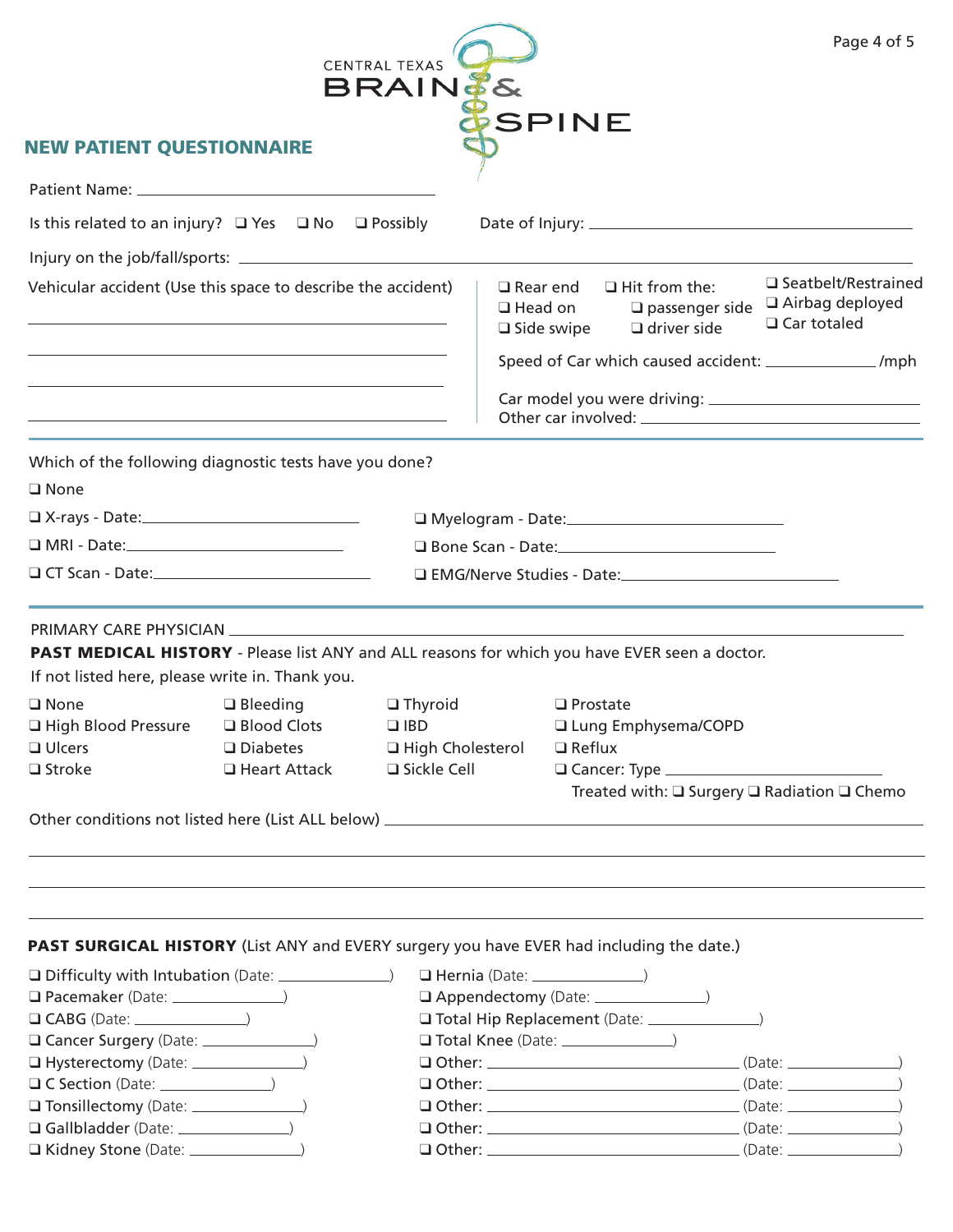|                                                                                                                                                                                                                                                                                                        | CENTRAL TEXAS<br><b>BRAIN#&amp;</b>                                                                                                                                                                                                                                                                                    | Page 5 of 5 |
|--------------------------------------------------------------------------------------------------------------------------------------------------------------------------------------------------------------------------------------------------------------------------------------------------------|------------------------------------------------------------------------------------------------------------------------------------------------------------------------------------------------------------------------------------------------------------------------------------------------------------------------|-------------|
| <b>NEW PATIENT QUESTIONNAIRE</b>                                                                                                                                                                                                                                                                       | SPINE                                                                                                                                                                                                                                                                                                                  |             |
|                                                                                                                                                                                                                                                                                                        |                                                                                                                                                                                                                                                                                                                        |             |
| <b>MEDICATIONS</b> (please list MEDICATIONS, DOSE and HOW TAKEN)                                                                                                                                                                                                                                       |                                                                                                                                                                                                                                                                                                                        |             |
|                                                                                                                                                                                                                                                                                                        |                                                                                                                                                                                                                                                                                                                        |             |
|                                                                                                                                                                                                                                                                                                        | 2. $\frac{1}{2}$ $\frac{1}{2}$ $\frac{1}{2}$ $\frac{1}{2}$ $\frac{1}{2}$ $\frac{1}{2}$ $\frac{1}{2}$ $\frac{1}{2}$ $\frac{1}{2}$ $\frac{1}{2}$ $\frac{1}{2}$ $\frac{1}{2}$ $\frac{1}{2}$ $\frac{1}{2}$ $\frac{1}{2}$ $\frac{1}{2}$ $\frac{1}{2}$ $\frac{1}{2}$ $\frac{1}{2}$ $\frac{1}{2}$ $\frac{1}{2}$ $\frac{1}{2}$ |             |
|                                                                                                                                                                                                                                                                                                        |                                                                                                                                                                                                                                                                                                                        |             |
|                                                                                                                                                                                                                                                                                                        |                                                                                                                                                                                                                                                                                                                        |             |
| $\frac{1}{2}$                                                                                                                                                                                                                                                                                          |                                                                                                                                                                                                                                                                                                                        |             |
| 6. $\frac{1}{2}$ , $\frac{1}{2}$ , $\frac{1}{2}$ , $\frac{1}{2}$ , $\frac{1}{2}$ , $\frac{1}{2}$ , $\frac{1}{2}$ , $\frac{1}{2}$ , $\frac{1}{2}$ , $\frac{1}{2}$ , $\frac{1}{2}$ , $\frac{1}{2}$ , $\frac{1}{2}$ , $\frac{1}{2}$ , $\frac{1}{2}$ , $\frac{1}{2}$ , $\frac{1}{2}$ , $\frac{1}{2}$ , $\$ |                                                                                                                                                                                                                                                                                                                        |             |
| <b>FAMILY HISTORY</b><br>$\square$ Heart Disease<br>ALLERGIES TO MEDICATIONS (List all reactions, this could be of life saving importance)                                                                                                                                                             | $\Box$ Cancer $\Box$ Dementia $\Box$ Stroke $\Box$ Diabetes                                                                                                                                                                                                                                                            |             |
| <b>SOCIAL HISTORY</b>                                                                                                                                                                                                                                                                                  |                                                                                                                                                                                                                                                                                                                        |             |
|                                                                                                                                                                                                                                                                                                        |                                                                                                                                                                                                                                                                                                                        |             |
|                                                                                                                                                                                                                                                                                                        |                                                                                                                                                                                                                                                                                                                        |             |
|                                                                                                                                                                                                                                                                                                        |                                                                                                                                                                                                                                                                                                                        |             |
|                                                                                                                                                                                                                                                                                                        | Alcohol Use: □ None □ Drink □ Drink Socially/Occasionally □ Quit/Sober ________Years                                                                                                                                                                                                                                   |             |
|                                                                                                                                                                                                                                                                                                        | Drug Use: □ None □ Marijuana □ Heroin □ IV Drug use □ Sober __________Years                                                                                                                                                                                                                                            |             |
| <b>REVIEW OF SYSTEMS</b> (Please check a box Yes or No, do not leave blank)                                                                                                                                                                                                                            |                                                                                                                                                                                                                                                                                                                        |             |

| <b>GENERAL/CONSTITUTIONAL</b><br>Recent unexplained weight loss:<br>Fevers:                           | $\Box$ Yes<br>$\Box$ Yes               | $\Box$ No<br>$\Box$ No                 | <b>RESPIRATORY</b><br>Shortness of breath:                          | $\Box$ Yes               | $\Box$ No                    |
|-------------------------------------------------------------------------------------------------------|----------------------------------------|----------------------------------------|---------------------------------------------------------------------|--------------------------|------------------------------|
| SKIN/BREAST<br>Have you had MRSA/Staph Infection?: $\Box$ Yes                                         |                                        | $\square$ No                           | <b>GASTROINTESTINAL</b><br>Incontinence of stool:                   | $\Box$ Yes               | $\Box$ No                    |
| EYES/EARS/NOSE/MOUTH/THROAT<br>Head: Lightheadedness, dizziness:<br>Vision: Blurred or double vision: | $\Box$ Yes<br>$\Box$ Yes               | $\Box$ No<br>$\square$ No              | <b>GENITOURINARY</b><br>Incontinence of urine:                      | $\Box$ Yes               | $\Box$ No                    |
| Nose: Obstruction, discharges:<br>Dental: Gingivitis, Infections:<br>Neck: Stiffness:                 | $\Box$ Yes<br>$\Box$ Yes<br>$\Box$ Yes | $\Box$ No<br>$\square$ No<br>$\Box$ No | <b>MUSCULOSKELETAL</b><br>Muscular pains:<br>NEUROLOGIC/PSYCHIATRIC | $\Box$ Yes               | $\Box$ No                    |
| <b>CARDIOVASCULAR</b><br>Chest pain:                                                                  | $\Box$ Yes                             | $\Box$ No                              | Anxiety:<br>Depression:                                             | $\Box$ Yes<br>$\Box$ Yes | $\square$ No<br>$\square$ No |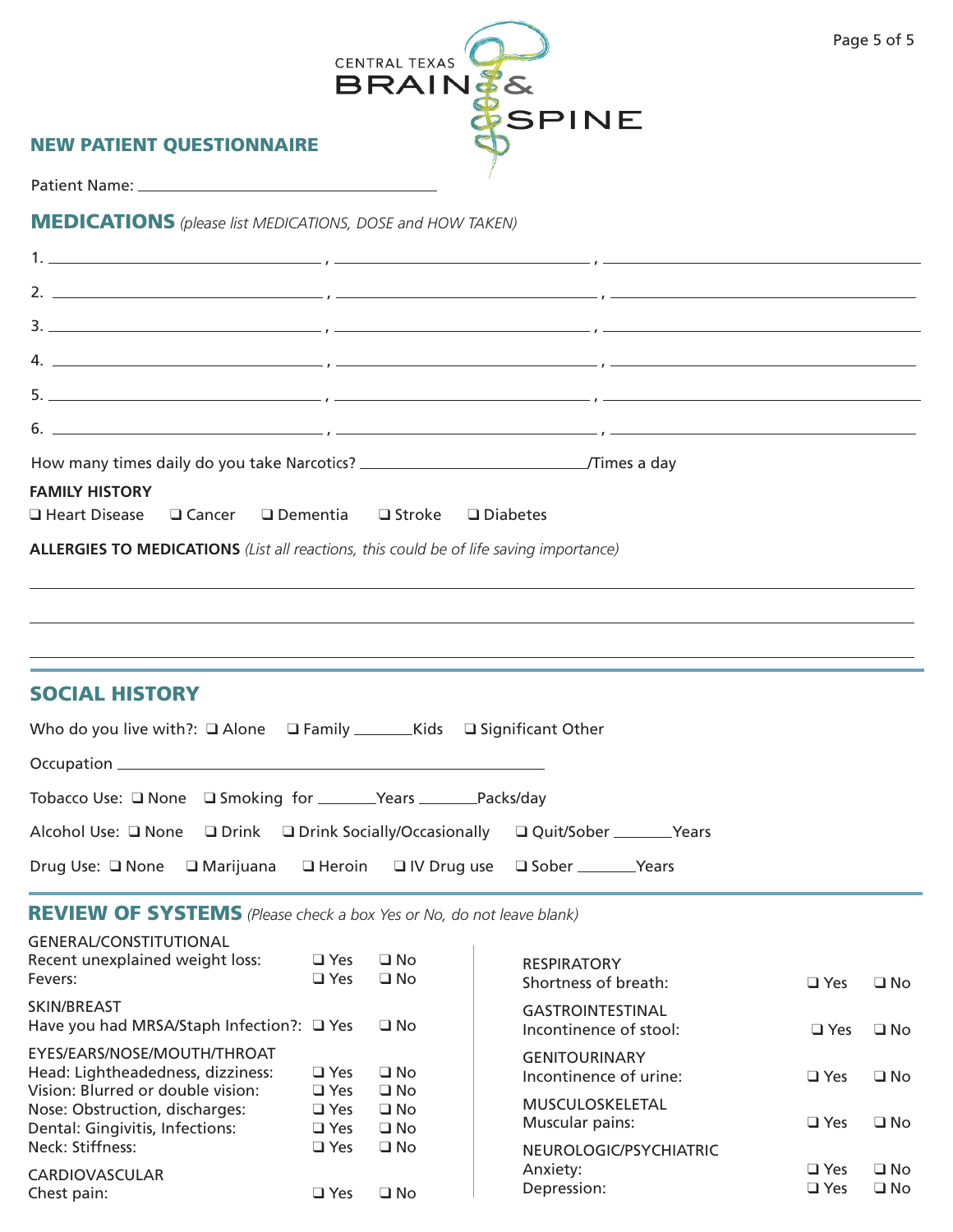

# **AUTHORIZATION FOR THE RELEASE OF MEDICAL INFORMATION**

#### **EXPLANATION**:

This authorization for use or disclosure of medical information is being requested of you to comply with the terms of the Confidentiality of Medical Information Act.

| Patient Name: Name and Secretary Annual Secretary Annual Secretary Annual Secretary Annual Secretary Annual Secretary Annual Secretary Annual Secretary Annual Secretary Annual Secretary Annual Secretary Annual Secretary An | DOB:                                                                        |  | $\frac{1}{\sqrt{1-\frac{1}{2}}}\sin\frac{1}{2}$ |  |
|--------------------------------------------------------------------------------------------------------------------------------------------------------------------------------------------------------------------------------|-----------------------------------------------------------------------------|--|-------------------------------------------------|--|
| <b>INFORMATION TO BE RELEASED FROM:</b>                                                                                                                                                                                        |                                                                             |  |                                                 |  |
|                                                                                                                                                                                                                                |                                                                             |  |                                                 |  |
|                                                                                                                                                                                                                                |                                                                             |  |                                                 |  |
|                                                                                                                                                                                                                                |                                                                             |  |                                                 |  |
| <b>INFORMATION TO BE RELEASED TO:</b>                                                                                                                                                                                          |                                                                             |  |                                                 |  |
|                                                                                                                                                                                                                                | <b>CARL LAURYSSEN, M.D.</b><br>Phone: (512) 730-0000<br>Fax: (512) 835-8101 |  |                                                 |  |
| <b>INFORMATION TO BE RELEASED:</b>                                                                                                                                                                                             |                                                                             |  |                                                 |  |
|                                                                                                                                                                                                                                |                                                                             |  |                                                 |  |
| ,我们也不会有什么。""我们的人,我们也不会有什么?""我们的人,我们也不会有什么?""我们的人,我们也不会有什么?""我们的人,我们也不会有什么?""我们的人                                                                                                                                               |                                                                             |  |                                                 |  |
|                                                                                                                                                                                                                                |                                                                             |  |                                                 |  |
| I am aware of and/or have been advised of the provisions of existing State and Federal Statutes, Rules and Regulations<br>which provide for my right to confidentiality of the information in these records.                   |                                                                             |  |                                                 |  |
| I realize that this is a required consent and that I must voluntarily and knowingly sign this authorization before any                                                                                                         |                                                                             |  |                                                 |  |

| Signature: _                                 | Date: |  |
|----------------------------------------------|-------|--|
| Signature of parent/guardian: (If minor) ___ |       |  |
|                                              |       |  |

records can be released, also that I may refuse to sign, but in that event the records cannot be released.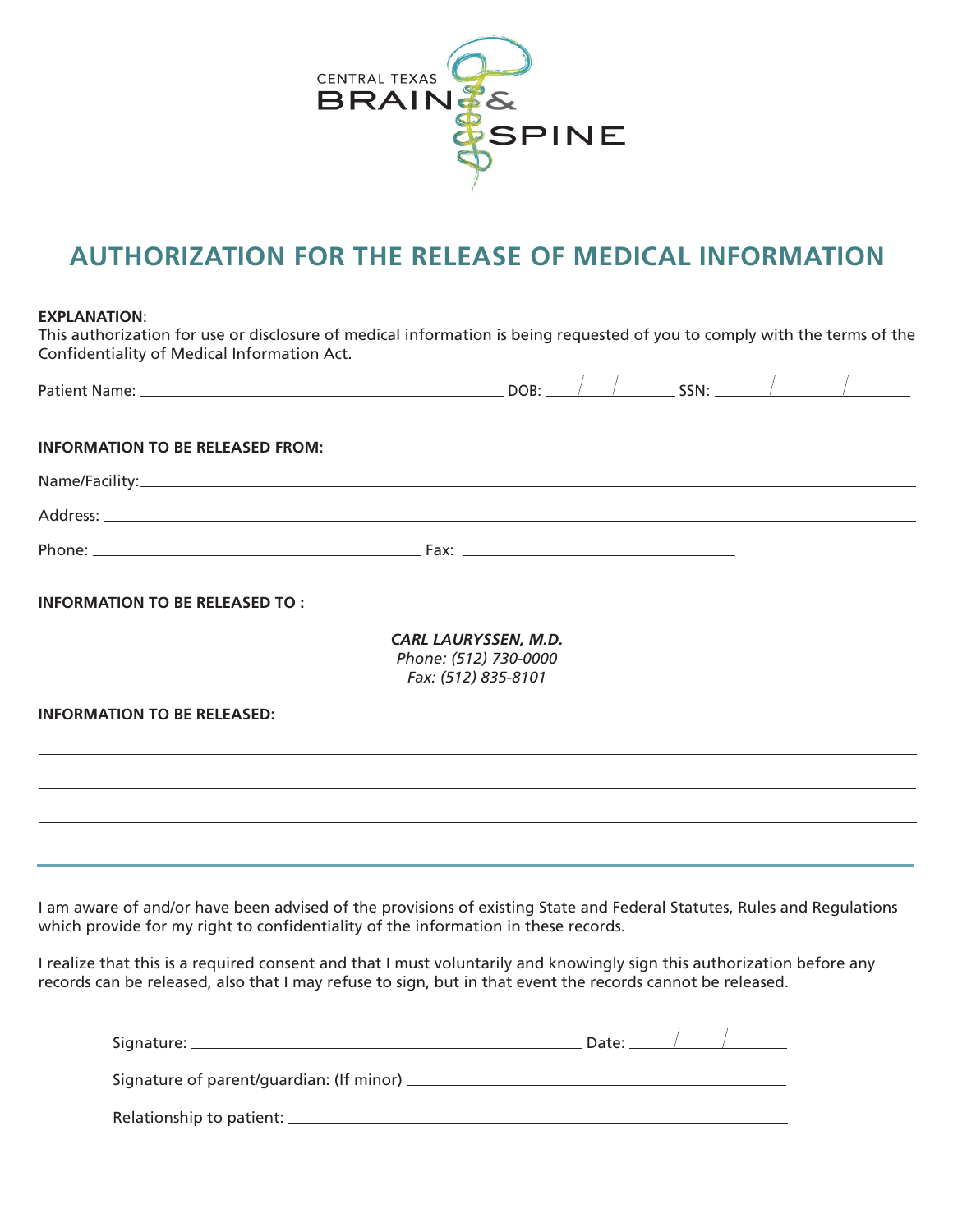

*Neurosurgical Specialists of Texas Notice of Privacy Practices*

## *Phone: (512) 730-0000*

# **NOTICE OF PRIVACY PRACTICES**

## *To our patients*

This notice describes how health information about you (as a patient of this practice) may be used and disclosed, and how you can get access to your health information. This is required by the Privacy Regulations created as a result of the Health Insurance Portability and Accountability Act of 1996 (HIPAA).

## **Our commitment to your privacy**

Neurosurgical Specialists of Texas is dedicated to maintaining the privacy of your health information. We are required by law to maintain the confidentiality of your health information.

We realize that these laws are complicated, but we must provide you with the following important information:

## **Use and disclosure of your health information in certain special circumstances.**

The following circumstances may require us to use or disclose your health information:

- 1. To public health authorities and health oversight agencies that are authorized by law to collect information
- 2. Lawsuits and similar proceedings in response to a court or administrative order
- 3. If required to do so by a law enforcement official
- 4. When necessary to reduce or prevent a serious threat to your health and safety or the health and safety of another individual or the public. We will only make disclosures to a person or organization able to help prevent the threat.
- 5. If you are a member of U.S. or foreign military forces (including veterans) and if required by the appropriate authorities
- 6. To federal officials for intelligence and national security activities authorized by law
- 7. To correctional institutions or law enforcement officials if you are an inmate or under the custody of a law enforcement official
- 8. For Workers Compensation and similar programs

## **Your rights regarding your health information**

- **1. Communications.** You can request that our practice communicate with you about your health and related issues in a particular manner or at a certain location. For instance, you may ask that we contact you at home, rather than work. We will accommodate reasonable requests.
- 2. You can request a restriction in our use or disclosure of your health information for treatment, payment, or health care operations. Additionally, you have the right to request that we restrict our disclosure of your health information to only certain individuals involved in your care or the payment for your care, such as family members and friends. *We are not required to agree to your request*; however, if we do agree, we are bound by our agreement except when otherwise required by law, in emergencies, or when the information is necessary to treat you.
- 3. You have the right to inspect and obtain a copy of the health information that may be used to make decisions about you, including patient medical records and billing records, but not including psychotherapy notes. You must submit your request in writing to *Privacy Officer* or you may call (*512) 730-0000* for further information.
- 4. You may ask us to amend your health information if you believe it is incorrect or incomplete, and as long as the information is kept by or for our practice. To request an amendment, your request must be made in writing and submitted to *Neurosurgical Specialists of Texas.* You must provide us with a reason that supports your request for amendment.
- 5. Right to a copy of this notice. You are entitled to receive a copy of this Notice of Privacy Practices. You may ask us to give you a copy of this Notice at any time. To obtain a copy of this notice, contact our front desk receptionist.
- 6. Right to file a complaint. If you believe your privacy rights have been violated, you may file a complaint with our practice or with the Secretary of the Department of Health and Human Services. To file a complaint with our practice, contact our office at (512) 730-0000. All complaints must be submitted in writing. You will not be penalized for filing a complaint.
- 7. Right to provide an authorization for other uses and disclosures. *Neurosurgical Specialists of Texas* will obtain your written authorization for uses and disclosures that are not identified by this notice or permitted by applicable law.

If you have any questions regarding this notice or our health information privacy policies, please contact *Neurosurgical Specialists of Texas.*